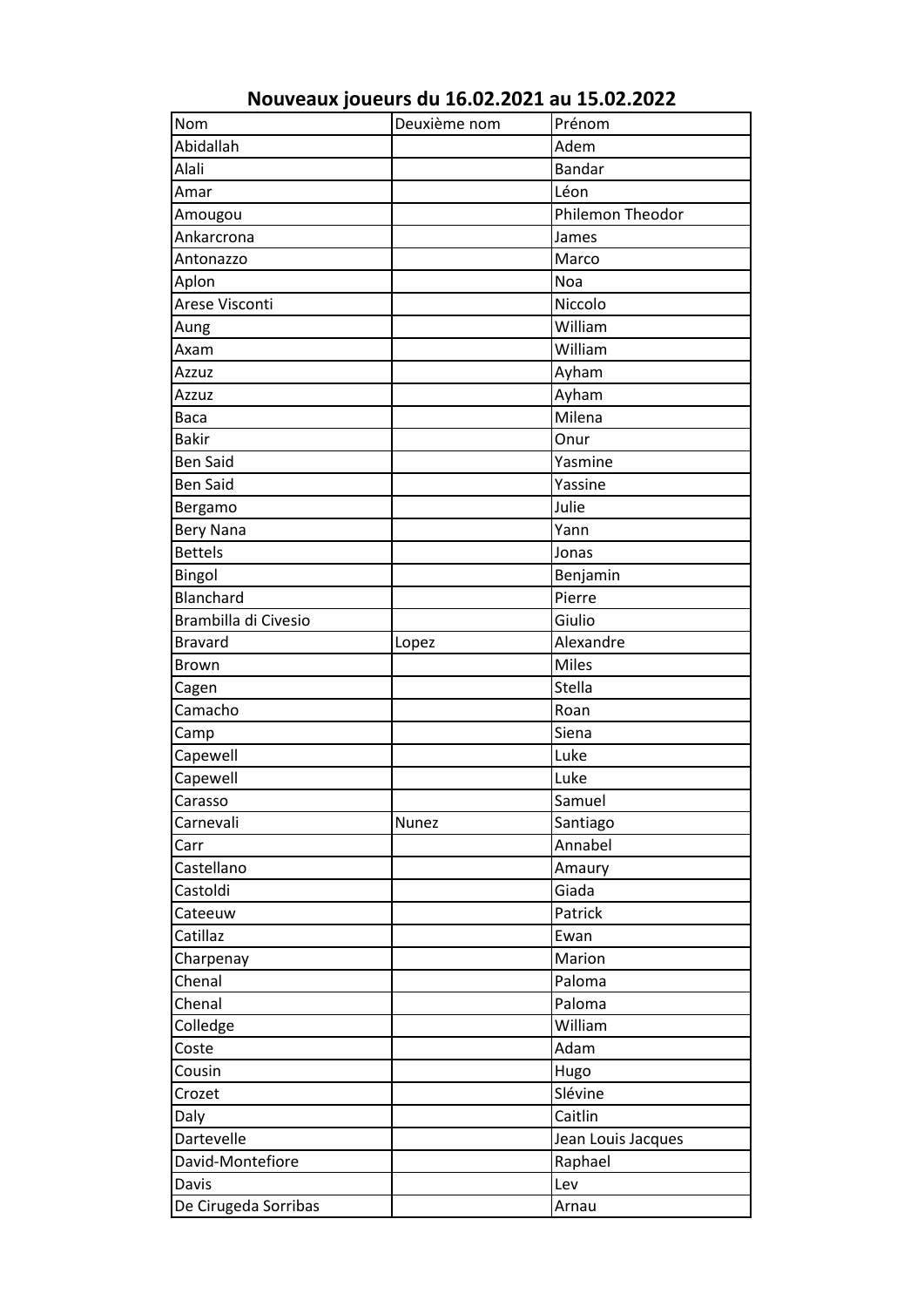| De La Fuente Martinez |                  | Adrian               |
|-----------------------|------------------|----------------------|
| De Mallmann           |                  | Tosca                |
| De Raadt              |                  |                      |
| Dillon                |                  | Lucie<br>Petra       |
|                       |                  | <b>Akos Reine</b>    |
| Djagbassou            |                  |                      |
| Domingues<br>Dorris   |                  | Dylan                |
|                       |                  | Robert               |
| <b>Duclos</b>         |                  | Vincent              |
| Dupertuis             |                  | Arnaud               |
| Edwards               |                  | Ella                 |
| El Hachem             |                  | Alicia               |
| Fahrni                |                  | Julie                |
| Favre                 |                  | Olivier              |
| Fazliji               |                  | Herolind             |
| Felgueroso Gonzalez   |                  | Arancha              |
| Ferreira              | Geraldo          | <b>Samuel Filipe</b> |
| Ferrillo              |                  | Orane                |
| Garbi                 |                  | Vadim                |
| Gentil                |                  | Paul Raphaël         |
| Ghabarou              |                  | Hedi                 |
| Gindraux              |                  | Raphael              |
| Girardin              |                  | Mathieu              |
| Golay                 |                  | Guillaume            |
| Grunauer              | <b>Brachetti</b> | Kai Alexander        |
| Grunauer Brachetti    |                  | Sebastian Alexander  |
| Guendouz              |                  | Jayan                |
| Guenoun               |                  | Chloé                |
| Hatfield              |                  | Amber                |
| Heijbroek             |                  | Evi                  |
| Hirsch                |                  | Keo                  |
| Hug                   |                  | Oscar                |
| Hyink                 |                  | Gabrielle            |
| Hysenaj               |                  | Ridvan               |
| Ismaili               |                  | Hasim                |
| Jauregui              |                  | Guillermina          |
| Jenne                 |                  | Fabrice              |
| Keller                |                  | <b>Niels</b>         |
| Khelil                |                  | Adem                 |
| Kim                   |                  | Seunghyun            |
| Kissling              |                  | Seymour              |
| Koep                  |                  | Charlotte            |
| Lamas                 | Nascimento       | Pedro Miguel         |
| Lamy                  |                  | Mattheo              |
| Lardner               |                  | Maia                 |
| Leo                   |                  | Luigi Mauro          |
| Ljubicic              |                  | Antoine              |
| Lokiru                |                  | Paul                 |
| Lokiru                |                  | Paul                 |
| Londono               |                  | Pablo                |
| Lury                  |                  | Emanuele             |
|                       |                  |                      |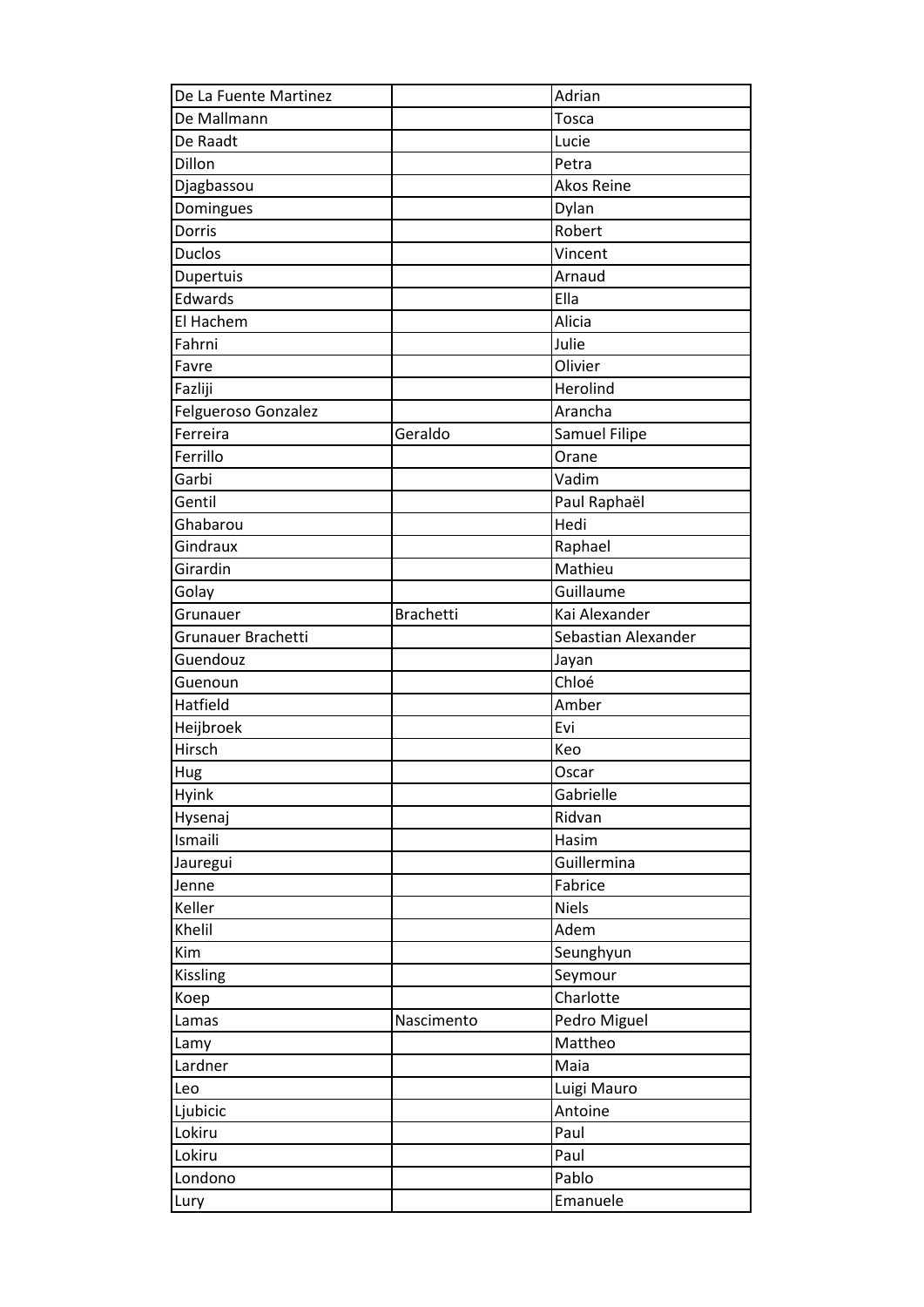| Lutz                   |         | Seraina             |
|------------------------|---------|---------------------|
| Mac Sweeney            |         | Ewan                |
| Mac Sweeney            |         | Sophie              |
| Machuca                |         | <b>Tomas</b>        |
| Maldonado-radjavi      |         | Sara-eden           |
| Marendaz               |         | Mathéis             |
| Martin                 |         | Sacha Hugo André    |
| Martin                 |         | Samuel              |
| Martinius Pothecary    |         | Aurora              |
| Marzari                |         | Alexia              |
| Mascarenhas do Rosario |         | Rafael              |
| Matuta                 |         | Tyron               |
| Mayerick               |         | Claire              |
| Mccrea Pena            |         | Sofia               |
| Mendes                 | Martins | Vitor               |
| Mendes                 | Martins | Vitor               |
| Michalik               |         | Aleksander          |
| Mills                  |         | Lillian             |
| Mougeot                |         | Camille             |
| Mougeot                |         | Victor              |
| Muller                 |         | Pierre              |
| Muller                 |         | Pierre              |
| Murat                  |         | Sébastien           |
| Murati                 |         | Dzenan              |
| Mustafa                |         | Lulzim              |
| Ngombono               |         | Ulrich              |
| Ngombono               |         | Ulrich              |
| Nguyen                 |         | Claire              |
| Nilsen                 |         | <b>Adrian Balac</b> |
| Notredame              |         | Hugo                |
| Ntongo                 |         | Ignace Islin        |
| Nyasse Nya             |         | Leoh Emmanuel       |
| Ödman                  |         | William             |
| Ogier                  |         | Thibault            |
| Orts                   |         | Eléa                |
| Ossipow                |         | Matteo              |
| Paçarizi               |         | Drilon              |
| Papallo                |         | Sacha               |
| Paraiso                |         | Daryl Hakeem        |
| Pardo                  |         | Gary                |
| Pardo                  |         | Gary                |
| Pasternak              |         | Tatjana             |
| Paternot               |         | Jacques             |
| Paternot               |         | Jacques             |
| Peters                 |         | Paul                |
| Piaggio Porcar         |         | Andrea              |
| Piccoli                |         | Adriano             |
| Pirrello               |         |                     |
|                        |         | Giordano            |
| Pittet                 |         | Evan                |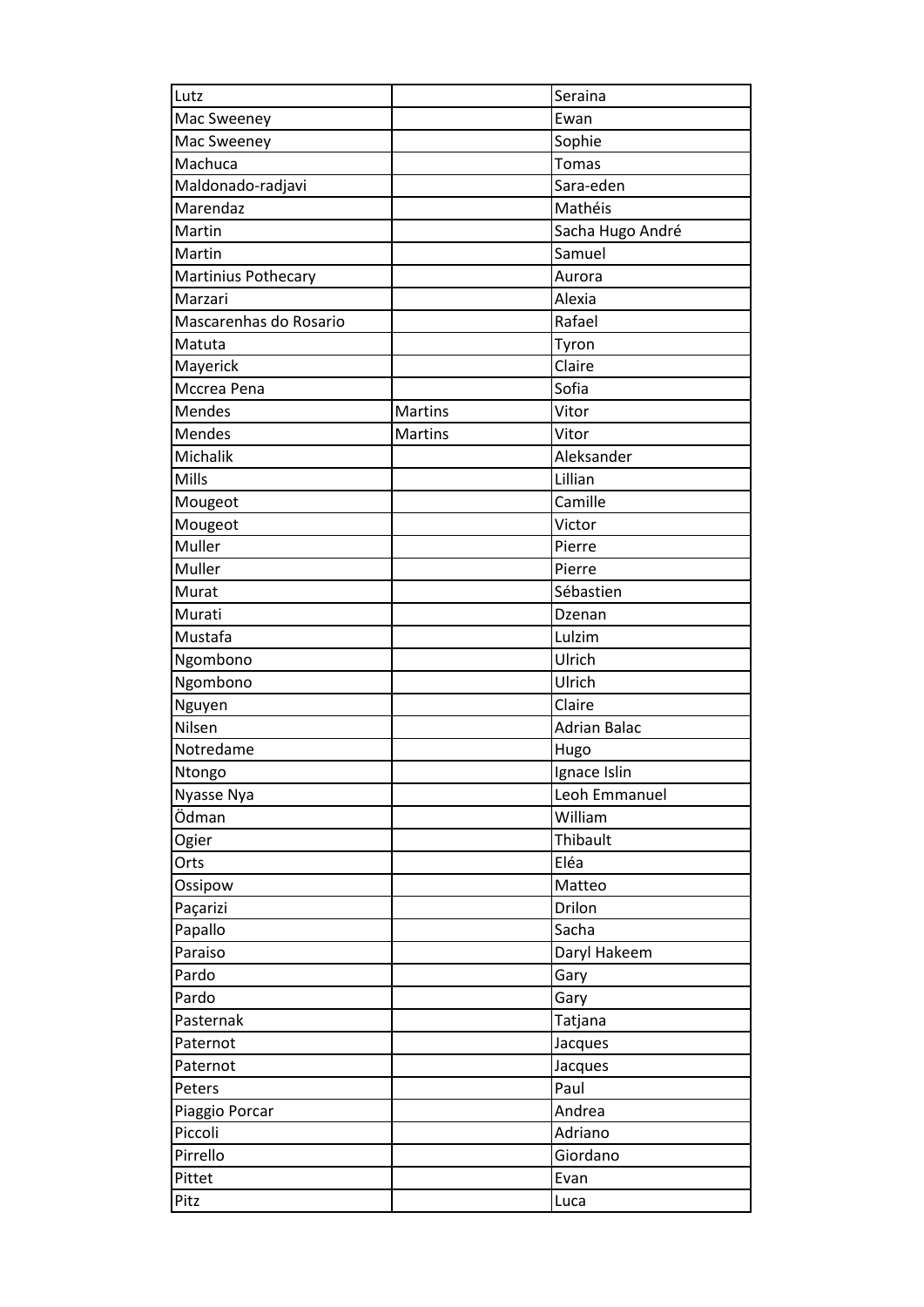| Plasschaert              |          | Helena                     |
|--------------------------|----------|----------------------------|
| Plasschaert              |          | Helena                     |
| Portuphy                 |          | Manasseh                   |
| Prato                    |          | Giorgio                    |
| Protopapas               |          | Timo                       |
| Raccat                   |          | Elia                       |
| Raccat                   |          | Raphaël                    |
| Rea                      |          | Maia                       |
| Reblandon-Galhac         |          | Rihan                      |
| Renlund                  |          | Amaury                     |
| Ridgway                  |          | Sofia                      |
| Ridgway                  |          | $\overline{\mathsf{Soft}}$ |
| Roessli                  |          | Inès                       |
| Rooney                   |          | Molly                      |
| Rossi                    | Espagnet | Daniel                     |
| Rossi                    |          | Federico                   |
| Rusek                    |          | Gustaw                     |
| Ryan                     |          | Emily                      |
| Saint Clair              |          | Joshua Kobby               |
| Saint Clair              |          | Joshua Kobby               |
| Sanchez Arnoriaga        |          | Samuel                     |
| Sanchez Arnoriaga        |          | Saul                       |
| Sandberg                 |          | Philip                     |
| Schabacker               |          | Camille                    |
| Schemionek               |          | Paul                       |
| Scherrer Machado Andrade |          | Julia                      |
| Schneider                |          | Katerina                   |
| Schweizer                |          | Noah Alexander             |
| Sessolo                  |          | Diego                      |
| Shama                    |          | Oleksandr                  |
| Sofia                    |          | Paolo                      |
| <b>Strait</b>            |          |                            |
| Strub                    |          | Harper                     |
| Strub                    |          | Leny<br>Nathan             |
| Süer                     |          | Emir Orhan                 |
| Süer                     |          | Erdem Erol                 |
| Sukkari                  |          |                            |
|                          |          | Tanya<br>Emil              |
| Thom                     |          |                            |
| Thomas                   |          | Abbie                      |
| Tirenifi                 |          | Malik                      |
| Trochet                  |          | Jérémie                    |
| Tunney                   |          | Leo                        |
| Tunney                   |          | Matthew                    |
| Ueno                     |          | Chihana                    |
| <b>Upson Sandlund</b>    |          | Amelie                     |
| Veglio                   |          | Lucio                      |
| Veloudakis               |          | Emilia                     |
| Verdonck                 |          | Mélanie                    |
| Vergani                  |          | Lisa                       |
| Viollier                 |          | Yannick                    |